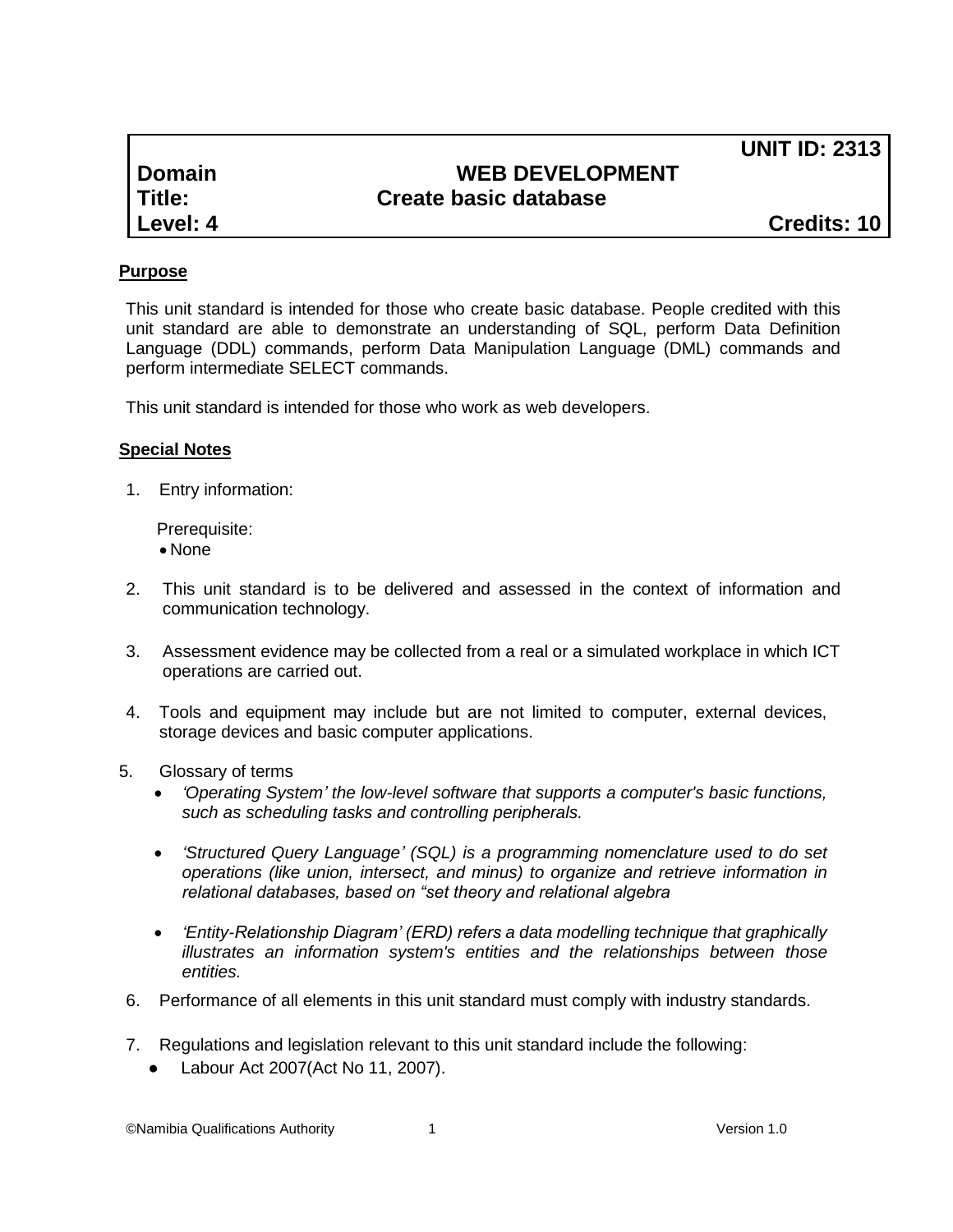Regulations relating to the health and safety of employees at work under schedule 1 (2) of the Labour Act No.11 of 2007 and all subsequent amendments.

#### **Quality Assurance Requirements**

This unit standard and others within this sub-field may be awarded by institutions which meet the accreditation requirements set by the Namibia Qualifications Authority and the Namibia Training Authority and which comply with the national assessment and moderation requirements. Details of specific accreditation requirements and the national assessment arrangements are available from the Namibia Qualifications Authority on [www.namqa.org a](http://www.namqa.org/)nd the Namibia Training Authority on [www.nta.com.na](http://www.nta.com.na/)

# **Elements and Performance Criteria**

### **Element 1: Demonstrate an understanding of SQL**

#### **Range**

Data Definition Language commands may include but not limited to create, alter, drop and rename.

Data Manipulation Language commands may include but not limited to insert, update, select and delete.

Reserved terms may include but not limited to commit, sysdate, Count, Min, Max and Order by.

### **Performance Criteria**

- 1.1 Structured Query Language (SQL) syntax is explained.
- 1.2 Special characters of SQL are listed and explained
- 1.3 Reserved terms are listed and explained.
- 1.4 Data Definition Language (DDL) commands are explained.
- 1.5 Data Manipulation Language (DML) commands are explained.

### **Element 2: Perform Data Definition Language (DDL) commands**

#### **Performance Criteria**

- 2.1 ERD diagram is explained and illustrated.
- 2.2 CREATE TABLE commands are performed.